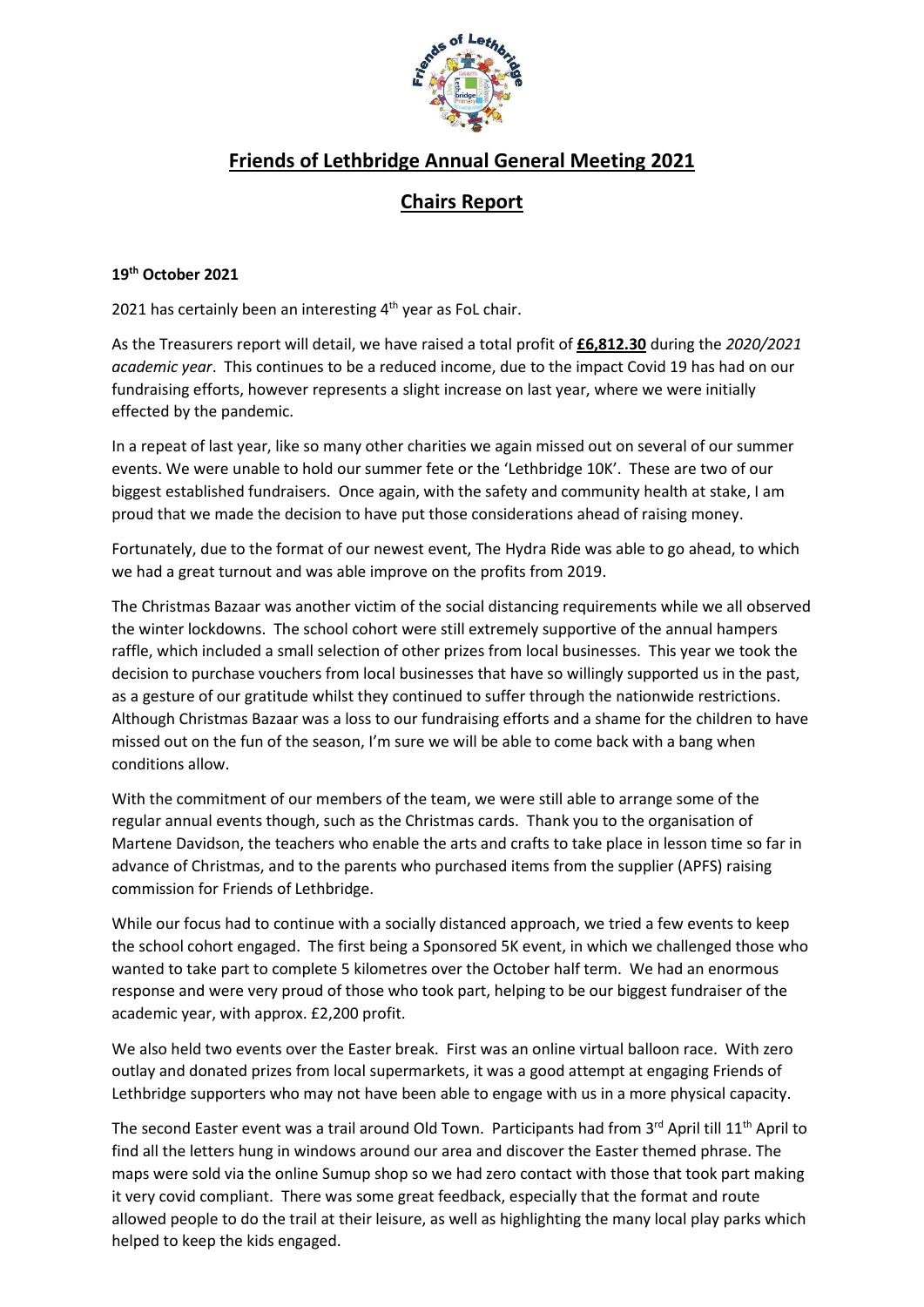Although we were unable to hold another of our regular, non fundraising events, the Mothers Day wrap, I am looking forward being able to bring this back in the coming year if the restrictions allow.

The preloved uniform continues to be a monster of a task to control, especially with the mountains of generous donations we receive, with minimal chance over the last year to sell it. Two of our new members have agreed to rise to the challenge and we will be starting an online shop in the near future, to supplement the termly in-person sales we hope can be reinstated this year.

Our ongoing fundraiser was crisp packet recycling. Terracycle crisp packet collections, has also shown itself to be an easier money earner with little effort, as well as showing the kids that not all rubbish needs to go to land fill. Thank you to Clare Bugg for being our Terracycle organiser. In the coming year, The Eco Council will be getting involved in the organising of this, possibly moving to regular planned donation days to take the pressure off the office who have struggled with many of the local community wanting to drop off their donations throughout the school day.

With the introduction of Amazon Smile, we have been able to raise a small amount of money with absolutely no effort. We will try to maximise this revenue as well in the coming year through our parent cohort.

We are still a relatively small number of volunteers representing a large parent cohort for Lethbridge and we continue do an amazing job staying enthusiastic and dedicated to our events. With the departure of some long-term volunteers as their kids move to secondary school, I am very happy to welcome some new volunteers to our charity.

A huge thank you to all team, especially Jo Innes, our secretary always making sure I'm not taking too much on, and Laura Burgoyne, our hard-working treasurer & our hamper coordinator!

Other thanks include:

All the staff in the school office who have to deal with the mountains of requests and work we end up creating them to support our events – Thank you Pete Hellier, Jackie Messenger, Tracey Owen & Elaine Eggleton.

Our teacher contact – Karen Kidd

Kevin Lee, the school caretaker who helps facilitate requirement for our events.

All the teachers, TAs and other support staff who help provide/distribute and create fund raising items.

The senior leadership team, Mrs Mayes, Mrs Short, Mrs Harmer and Mrs Millen who allow us to operate the Friends group within the school and support us at every event (there are many schools who do not have such a supportive SLT!)

Last but not least the adults and children who donate their money, making all of it worthwhile.

Last year the focus of funding was to be the forest school area, however with another disruptive academic year, we have only been able to fund a few items for the school this year:

- The Aardman workshops,
- Sun shelters/gazebos which will be used in the coming year
- Year 6 Leavers Book